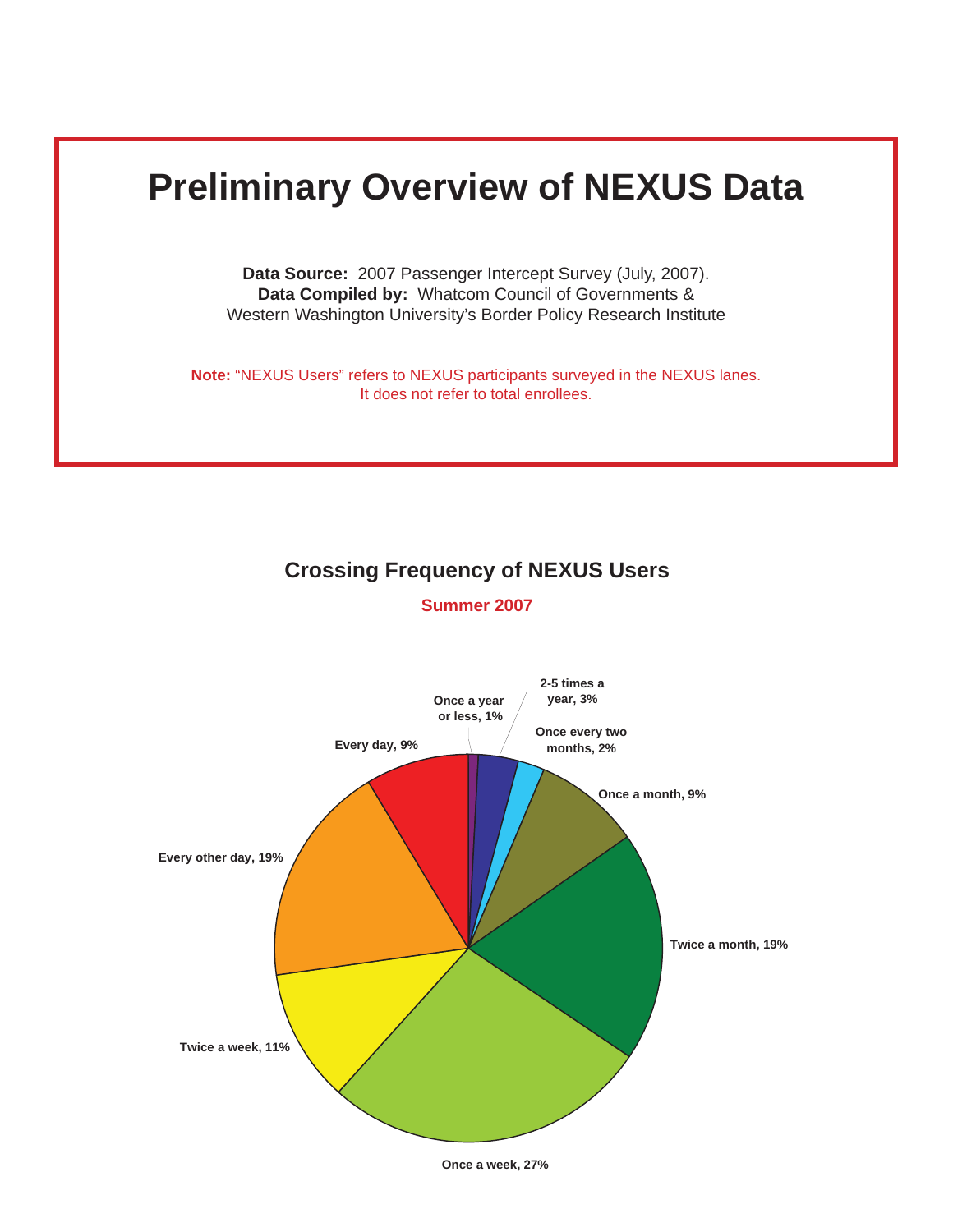# **Vehicle Occupancy**

## **Summer 2007, All Ports-of-Entry, Northbound & Southbound**



# **NEXUS Vehicle Occupancy**

#### **Summer 2007, Peace Arch Port-of-Entry, Northbound & Southbound**

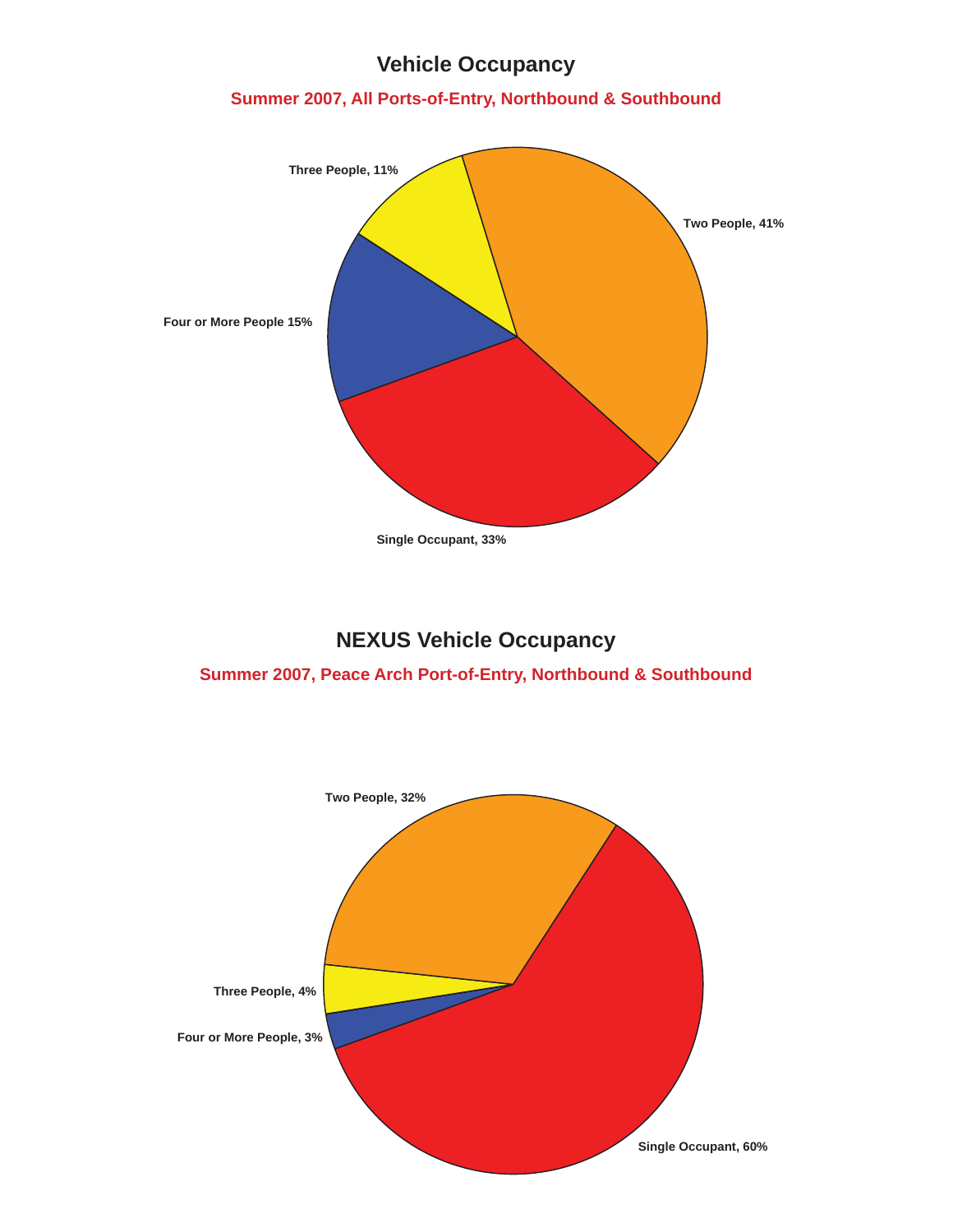**Summer 2007 - Does not include NEXUS participants**

| <b>Summer Resident City</b> | Percentage         |  |  |  |  |
|-----------------------------|--------------------|--|--|--|--|
| (in Lower Mainland and      |                    |  |  |  |  |
| <b>Whatcom County)</b>      |                    |  |  |  |  |
| Bellingham                  | 17.8%              |  |  |  |  |
| Other                       | 10.4%              |  |  |  |  |
| Surrey                      | 10.2%              |  |  |  |  |
| Vancouver                   | 8.3%               |  |  |  |  |
| <b>Blaine</b>               | 8.0%               |  |  |  |  |
| Abbotsford                  | 5.8%               |  |  |  |  |
| <b>Birch Bay</b>            | 5.5%               |  |  |  |  |
| <b>White Rock</b>           | 5.3%               |  |  |  |  |
| angley                      | 4.6%               |  |  |  |  |
| Lynden                      | 3.7%               |  |  |  |  |
| Richmond                    | 2.7%               |  |  |  |  |
| Sumas                       | 2.7%               |  |  |  |  |
| <b>Burnaby</b>              | 2.3%               |  |  |  |  |
| Delta                       | 2.0%               |  |  |  |  |
| Ferndale                    | 1.9%               |  |  |  |  |
| Coquitlam                   | 1.9%               |  |  |  |  |
| Chilliwack                  | $\overline{1.7\%}$ |  |  |  |  |
| Point Roberts               | 1.4%               |  |  |  |  |
| North Vancouver             | 1.0%               |  |  |  |  |
| <b>New Westminster</b>      | 0.9%               |  |  |  |  |
| Mission                     | 0.9%               |  |  |  |  |
| Aldergrove                  | 0.9%               |  |  |  |  |

# **Residence of Travelers Crossing 6+ Times Per Year Who are Unfamiliar with NEXUS**

**Summer 2007 - Does not include NEXUS participants**

| <b>Residence</b>    | Percentage         |
|---------------------|--------------------|
| Surrey              | 19.4%              |
| Seattle             | 13.2%              |
| Vancouver           | 11.5%              |
| Richmond            | 6.6%               |
| <b>Burnaby</b>      | 6.1%               |
| <b>Langley City</b> | 6.0%               |
| <b>White Rock</b>   | 5.0%               |
| <b>Bellingham</b>   | 4.4%               |
| Delta               | 4.2%               |
| Coquitlam           | $\overline{4.0\%}$ |
| North Vancouver     | 3.1%               |
| Other USA           | 2.7%               |
| Everett             | 2.5%               |
| Other BC            | 2.1%               |
| Tacoma              | 1.9%               |
| <b>Bellevue</b>     | 1.8%               |
| West Washington     | 1.6%               |
| Victoria            | 1.5%               |
| New Westminster     | 1.3%               |
| Mt. Vernon          | 1.2%               |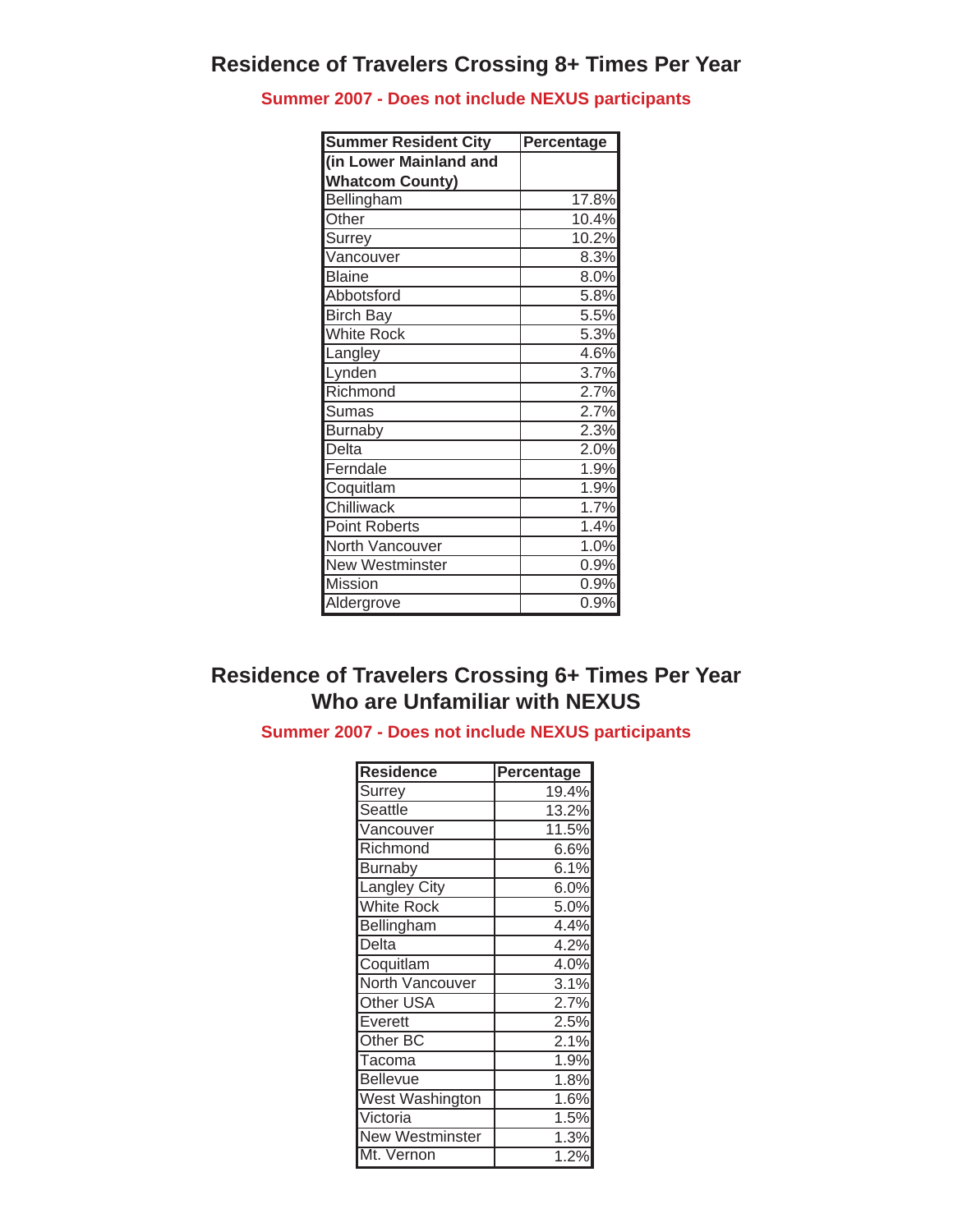## **Where NEXUS Users Live**

## **Summer 2007, Peace Arch Port-of-Entry, Northbound & Southbound**



# **NEXUS Traveler Origins and Destinations**

### **Summer 2007, Peace Arch Port-of-Entry, Northbound & Southbound**

|                                      | <b>ORIGINS</b>                   |                                  |                          |                                |                          |                       |                             |                   |                    |                           |              |
|--------------------------------------|----------------------------------|----------------------------------|--------------------------|--------------------------------|--------------------------|-----------------------|-----------------------------|-------------------|--------------------|---------------------------|--------------|
|                                      | West<br>Lower<br><b>Mainland</b> | East<br>Lower<br><b>Mainland</b> | <b>Rest</b><br><b>BC</b> | <b>Point</b><br><b>Roberts</b> | <b>Whatcom</b><br>County | Puget<br><b>Sound</b> | <b>West</b><br><b>WA</b>    | East<br><b>WA</b> | West<br><b>USA</b> | <b>Rest</b><br><b>USA</b> | <b>TOTAL</b> |
| <b>West Lower</b><br><b>Mainland</b> |                                  |                                  |                          |                                | 31.3%                    | 5.6%                  | 0.6%                        | 0.1%              |                    | 0.3% 0.4%                 | 38.3%        |
| <b>East Lower</b><br><b>Mainland</b> |                                  |                                  |                          |                                | 4.3%                     | 0.5%                  | 0.1%                        | 0.0%              | 0.0%               |                           | 5.0%         |
| <b>Rest BC</b>                       |                                  |                                  |                          |                                | 0.3%                     | 0.2%                  |                             |                   |                    | 0.0%                      | 0.6%         |
| <b>Point</b><br><b>Roberts</b>       |                                  |                                  | 0.3%                     | 0.1%                           | 2.0%                     | 0.4%                  | 0.3%                        |                   | 0.1%               |                           | 3.0%         |
| <b>Whatcom</b><br>County             | 37.2%                            | 4.9%                             | 0.8%                     | 1.4%                           | 0.3%                     |                       |                             |                   |                    |                           | 44.6%        |
| Puget<br>Sound                       | 5.9%                             | 0.5%                             |                          | 0.2%                           |                          |                       | 0.1%                        |                   |                    |                           | 6.6%         |
| <b>West WA</b>                       | 1.1%                             | 0.1%                             |                          |                                |                          |                       |                             |                   |                    |                           | 1.2%         |
| <b>East WA</b>                       | 0.1%                             |                                  | 0.1%                     | 0.1%                           |                          |                       |                             |                   |                    |                           | 0.3%         |
| <b>West USA</b>                      | 0.4%                             |                                  |                          |                                |                          |                       |                             |                   |                    |                           | 0.4%         |
| <b>Rest USA</b>                      | 0.1%                             |                                  |                          |                                |                          |                       |                             |                   |                    |                           | 0.1%         |
| <b>TOTAL</b>                         | 44.7%                            |                                  | 5.5% 1.2%                | 1.7%                           | 38.1%                    |                       | $6.7\%$ 1.1% 0.2% 0.4% 0.4% |                   |                    |                           |              |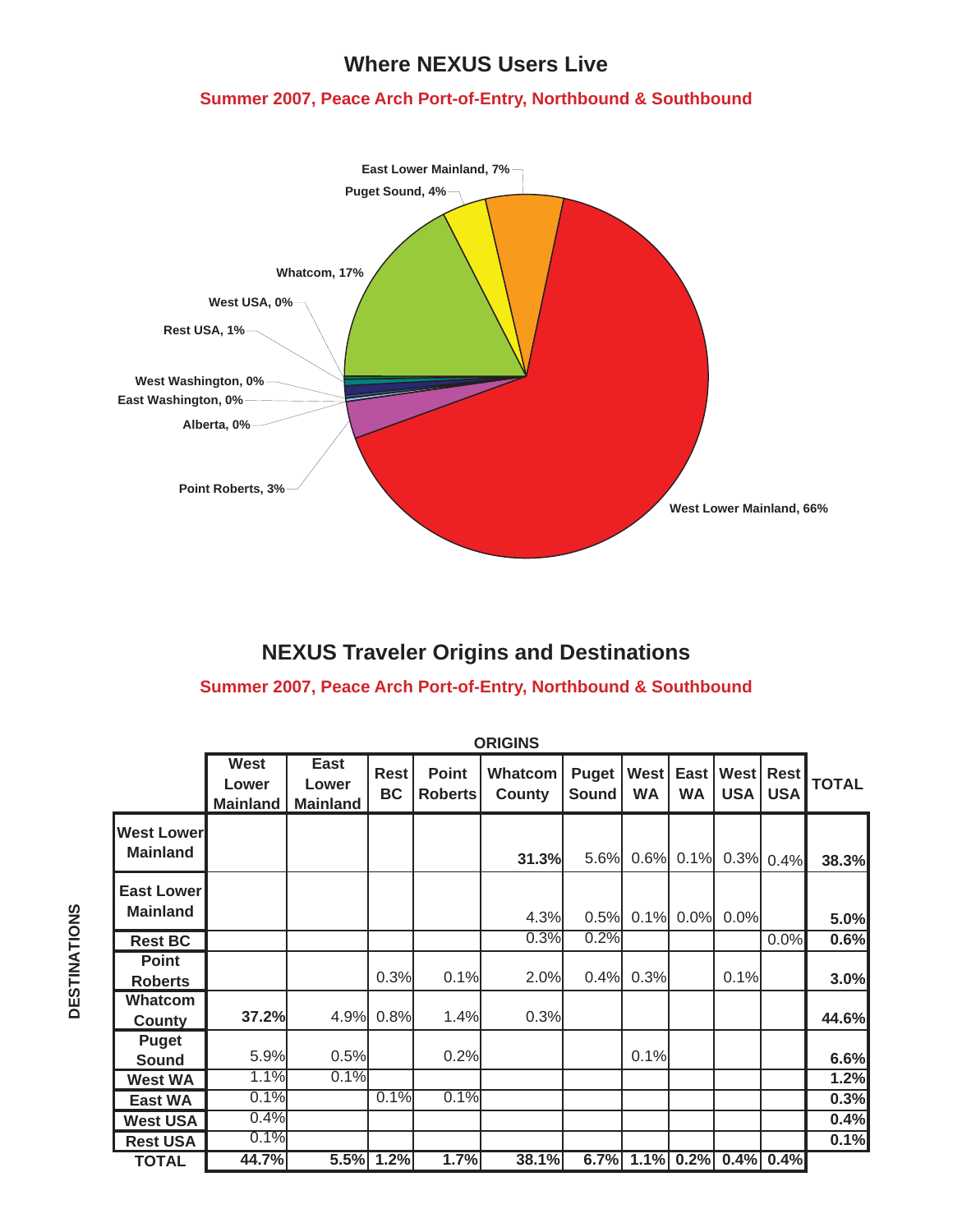# **Why No NEXUS?**

#### **Summer 2007, Peace Arch Port-of-Entry, Northbound & Southbound**



## **Entire Family in NEXUS?**

**Summer 2007, Peace Arch Port-of-Entry NEXUS Lanes, Northbound & Southbound**